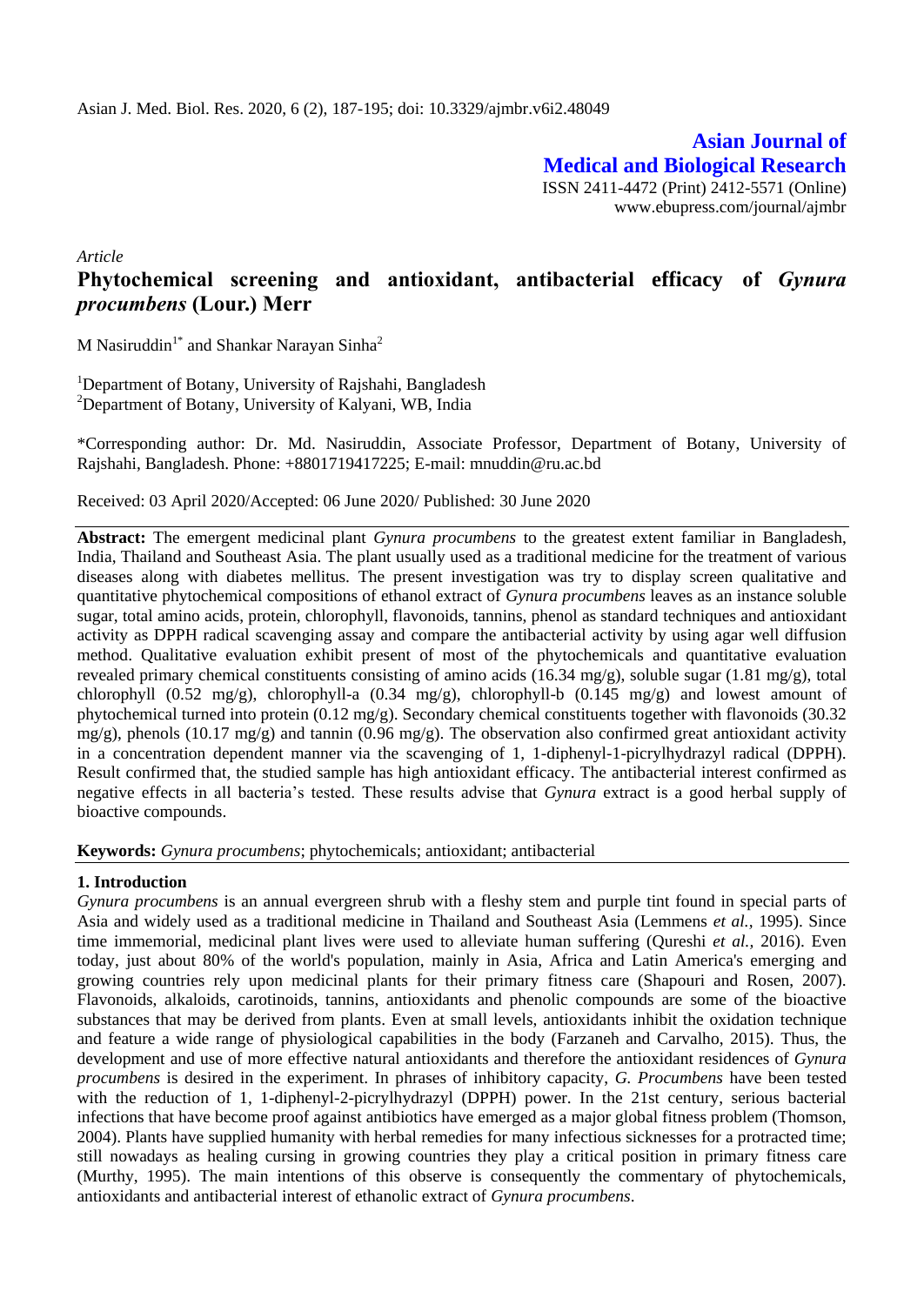# **2. Material and Methods**

# **2.1. Materials**

The plant materials used in this investigation were grown in the Botanical Garden, Kalyani University, WB, India. Fresh leaves were collected from these cultivated plants and research work was carried out at the Microbiology Laboratory, Department of Botany, Kalyani University.

# **2.2. Methods**

## **2.2.1. Qualitative phytochemical analysis**

According to the methods of Cromwell, 1955 qualitative test (spot test) was carried out.

## **2.2.1.1. Soluble sugar estimation**

The soluble sugar was estimated by the method of Chow and Landhausser, 2004.

## **2.2.1.2. Amino acid estimation**

Amino acids were measured by modified ninhydrin method (Moore and Stein, 1948).

## **2.2.1.3. Protein estimation**

Total proteins were measured using Folin-phenol reagent methods (Lowry *et al.,* 1951).

# **2.2.1.4. Chlorophyll estimation**

The amount of chlorophyll present in the plant leaves were determined by the method adopted by Arnon, 1949.

# **2.2.1.5. Flavonoids estimation**

Flavonoid content was determined by spectrophotometric method (Quettier *et al.,* 2000).

## **2.2.1.6. Tannins estimation**

Tannins content of *Gynura procumbens* was estimated by following the method as described by (Fagbemi *et al.,* 2005).

## **2.2.1.7. Phenol estimation**

Phenolic content in the plant extract was determined by Folin-ciocalteu reagent method with slight modifications (Adedapo *et al.,* 2009).

## **2.2.2. Antioxidant activity**

Antioxidant activity of the plant extract were measured by DPPH (1, 1-diphenyl-1-picrylhydrazyl) radical scavenging assay (Kirtikar and Basu, 2006).

## **2.2.3. Antibacterial activity**

The antibiotic used in this study was the kanamycin (Edruc Limited, Bangladesh) as a positive control. In the present investigation following bacterial species were used to study to determine the antibacterial activity of the crude extract of the *Gynura procumbens* plant. All of the bacterial species were collected from the ICDDRB (International Centre for Diarrheal Disease Research, Bangladesh).

| <b>Collection number</b> | <b>Gram positive strain</b>    | <b>Collection number</b> | <b>Gram negative strain</b> |
|--------------------------|--------------------------------|--------------------------|-----------------------------|
| 1. BMLRU1002             | Staphylococcus aureus          | 6. BMLRU1003             | Escherichia coli            |
| 2. BMLRU1004             | Bacillus cereus                | 7. BMLRU1005             | Klebsiella pneumonia        |
| 3. BMLRU1006             | $Streptococcus-B-haemolyticus$ | 8. BMLRU1007             | Pseudomonas aeruginosa      |
| 4. BMLRU1008             | Bacillus subtilis              | 9. BMLRU1009             | Salmonella typhi            |
| 5. BMLRU1012             | Sarcina lutea                  | 10. BMLRU1011            | Shigella dysenteriae        |

# **2.2.3.1. Antibacterial disc diffusion bioassay**

The disc diffusion assay (Kirby-Bauer Method) was used to screen antibacterial activity (Bayer *et al.,* 1966).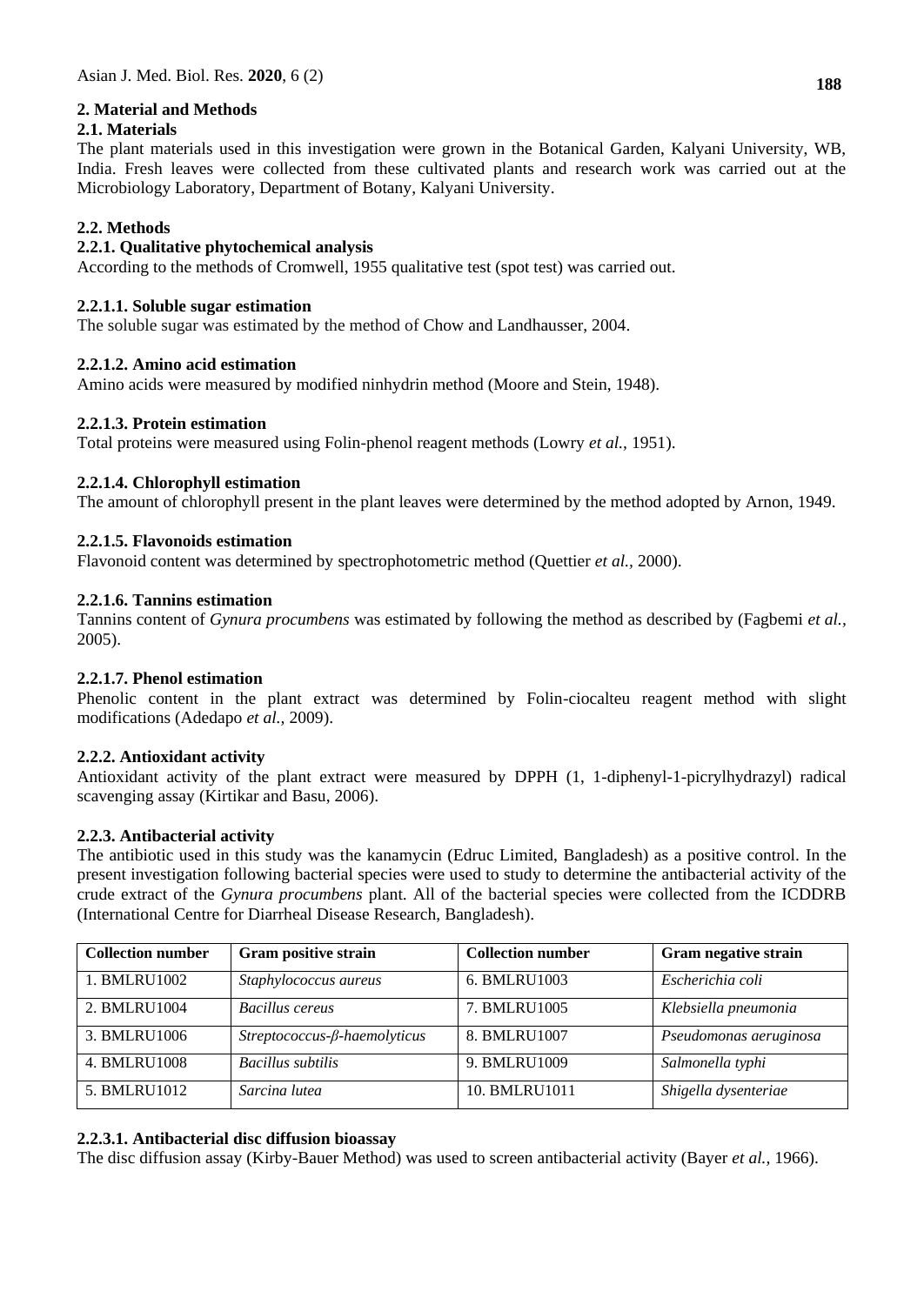# **2.2.3.2. Determination of the Minimum Inhibitory Concentration (MIC)**

The determination of the Minimum Inhibitory Concentration (MIC) by the particular concentration of ethanol extract of plant *G. procumbens* were carried out by the method as describe by National committee for Clinical Laboratory Standard (Baron, 2001).

# **2.2.3.3. Determination of the Minimum Bactericidal Concentration (MBC)**

The Minimum Bactericidal Concentration of plant extracts on the clinical bacterial isolates was done according to the method highlighted in National Committee for Clinical Laboratory (Baron, 2001).

# **3. Results and Discussion**

## **3.1. Phytochemicals**

In this part of the study, ethanolic leaf extracts of *Gynura procumbens* was examined qualitatively for their alkaloid, flavonoid, glycoside, terpenoid, saponin, tannin, steroids, carbohydrate, and phenol content. The presence of secondary metabolites were denoted by "+" sign and absence of secondary metabolites were denoted by "-" sign. This study, '+' means present, "++" means fairly present, "+++" means hugely present and " - " means absent (Table 1).

The qualitative study reveals that among the screening phytochemicals most of the phytochemicals were highly or moderately present in leaves of *Gynura procumbens* (Table 1). Carbohydrate, saponin, tannins, flavonoids were highly present in leaf of the plant. Moderately present phytochemicals were proteins, alkaloids, phenols, glycosides and steroids.

The primary chemical constituents which includes soluble sugars, amino acids, proteins, chlorophyll-a, chlorophyll-b, and total chlorophyll content have been expected with the help of well-known procedure, observed consequences have shown inside the Figure 1. In case of soluble sugar we used glucose as a standard. Amount of amino acids had been calculated the use of a standard curve prepared with glycine. Protein content was calculated through preparing well-known curve with bovine serum albumin (BSA). From this research we found highest quantity of phytochemical which includes amino acids (16.34 mg/g) it become accompanied by way of soluble sugar (1.81 mg/g), total chlorophyll (0.52 mg/g), Chloropgyll-a (0.34 mg/g), chlorophyll-b  $(0.145 \text{ mg/g})$  and lowest amount of phytochemical was proteins  $(0.12 \text{ mg/g})$  (Figure 1). All parameters were predicted by using dry weight basis besides the chlorophyll. The secondary chemical constituents together with phenols, flavonoids and tannins content have been predicted with the assist of standard procedure, determined outcomes have shown within the Figure 2. In case of phenols we used gallic acid as a widespread. Amount of flavonoids have been calculated the usage of a trendy curve prepared with quercetin equivalent (QE). Tannins content turned into calculated through preparing fashionable curve with Tannic acid. From this research we found highest quantity of secondary phytochemical which includes flavonoids (30.32 mg/g) it became accompanied by means of phenols  $(10.17 \text{ mg/g})$  and lowest quantity of secondary phytochemical changed into tannin (0.96 mg/g) (Figure 2). All parameters of secondary constituents have been anticipated by means of dry weight bases.

Phytochemical screening helps to expose the chemical nature of the components of plant extracts. It may also be used to search for bioactive agents that might be used in the preparation as well as synthesis of very beneficial drugs. In the existing work, the ethanol leaf extract of *G. procumbens* changed into considered evaluation of primary and secondary metabolites. One of the most common biological properties of alkaloids is their toxicity in opposition to cells of foreign organisms. These activities were widely studied for their capability use in the removal and reduction of human cancer cells lines. Alkaloids which can be one of the largest groups of phytochemicals in plants have remarkable impact on human and this has led to the improvement of effective pain killer medications (Kam and Liew, 2002). Saponins and glycoside also are very vital classes of secondary metabolites as a few are cardio active and used in treatment of heart conditions (Oloyde, 2005). In quantitative take a look at we determined maximum amount of phytochemical which includes amino acids (16.34 mg/g) it changed into followed with the aid of soluble sugar (1.813 mg/g), total chlorophyll (0.52 mg/g), Chloropgyll-a  $(0.34 \text{ mg/g})$ , chlorophyll-b  $(0.145 \text{ mg/g})$  and lowest amount of phytochemical changed into proteins  $(0.12$ mg/g). On the other hand (Kaewseenjan *et al.,* 2015) phytochemical analysis revealed the contents of chlorophyll-a, b and carotenoids in ethanolic *Gynura* extracts were 365.20±0.049, 132.40±0.029 and 53.20±0.034 µg/g dry weight respectively. Moreover, the ethanol *Gynura* extract confirmed the presence of saponins and anthraquinone glycosides had been absent.

Additionally, it may be concluded from the existing findings that *G. procumbens* (Lour). Merr. plant extract could be of considerable infers to the development of latest lifestyles saving drugs. However, further research is needed to perceive the specific compounds to use as a drug as main in the medicine.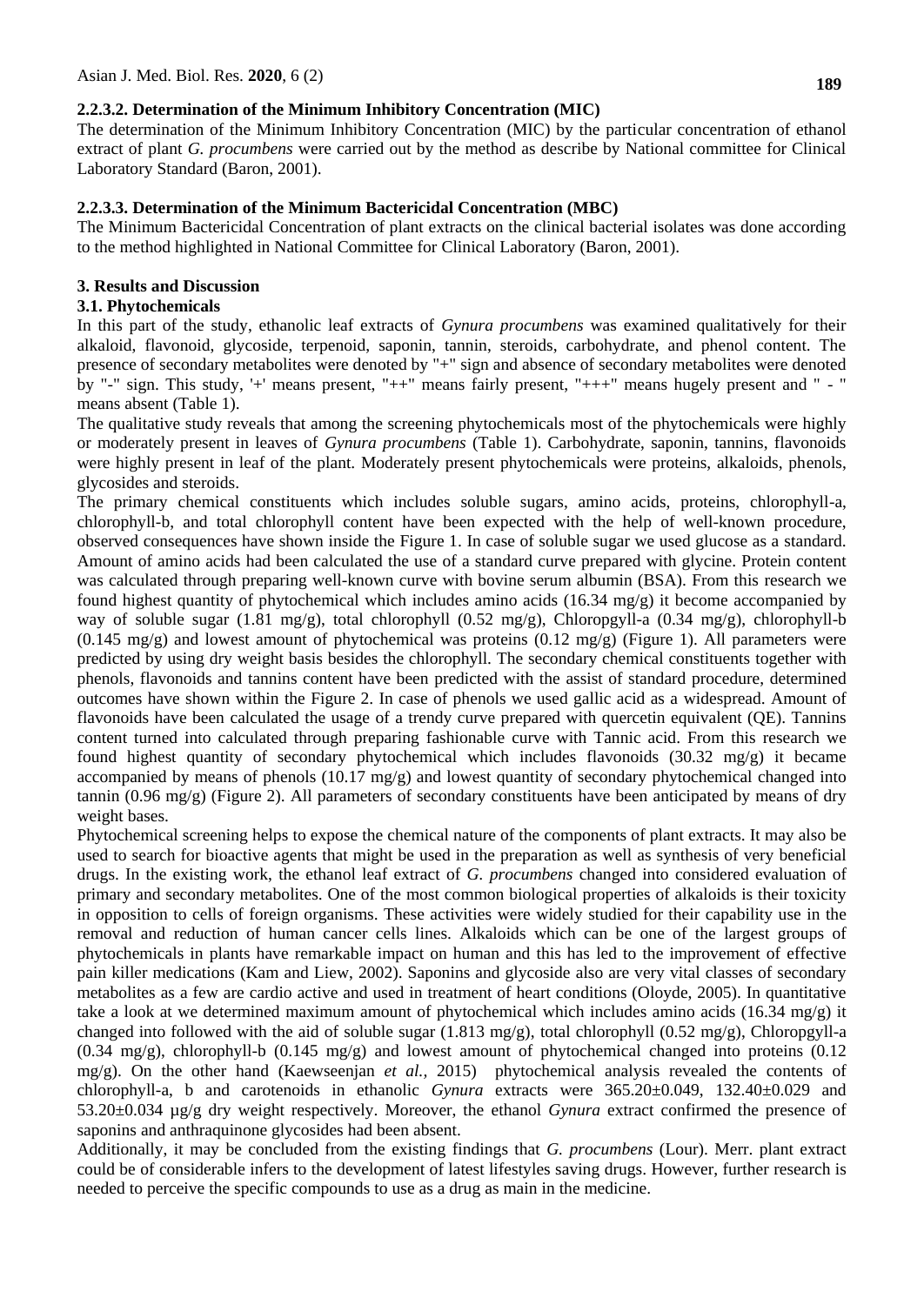# **3.2. Antioxidant analysis**

The extract of *Gynura procumbens* tested against to DPPH stable radicals spectrophotometrically which reveals that the novel scavenging activity of ethanol extract of *G. procumbens* possessed first-rate antioxidant capability by using improved with the growing concentration of the extract. To look at the scavenging activity of leaf of *G. procumbens* five different concentrations (10, 20, 40, 80 and 160 ( $\mu$ g/ml)) had been used and the % scavenging activity of leaf become gradually accelerated 7.42%, 9.60%, 19.21%, 50.65%, 61.57% (Figure 3) by using increasing the concentration and incase of ascorbic acid's % of the scavenging activity became 21.83%, 53.27%, 93.19%, 95.19%, and 95.19% (25, 50, 100, 200, 400 conc.) (Figure 4), whereas IC<sub>50</sub> value of *Gynura* leaf and ascorbic acid were respectively 112.89 µg/ml and 9.52 µg/ml (Figure 5).

To be an excellent supply of herbal antioxidants 75% ethanolic extract fraction of *G. procumbens* leaves have been observed to exhibit maximum antioxidant activity. On the idea of the outcomes of this examine it's far clean that *G. procumbens* leaves extract can used as a capability source of effortlessly accessible herbal antioxidants in addition to in pharmaceutical applications.

Free radical scavenging assay is one of the most widely used strategies and has turn out to be a recurring work in organising the antioxidant activity of herbal extracts and phytochemicals. Hydrogen donating capacity is an index of primary antioxidants. DPPH is known to summary labile hydrogen and the ability to scavenge the DPPH radical is associated with the inhibition of lipid in step with oxidation (Matsubara *et al.,* 1991) which is one of the characteristics features of chronic diabetes. In the prevailing work DPPH take delivery of an electron donated via an antioxidant compound, the DPPH decolorized which can be quantitatively measured from the changes in absorbance.

# **3.3. Antibacterial activity**

Antibacterial activity of ethanolic leaf extract of Gynura procumbens against ten human pathogenic bacteria is summarized in Table 2. In this study, the antibacterial activity of the extracts at concentrations of 30 µl/disc was positive control such as Kanamycin at dose of 30 µl/disc. The results indicated that the extract displayed a variable degree of antibacterial activity on different tested strains negative control (disc containing only solvent ethanol) exhibited no zone of inhibition all the bacteria. But positive control (disc containing Kanamycin antibiotics) exhibited zone of inhibition against almost all of the organisms tested. The range of zone of *G. procumbens* was 12.88-19.75 mm. The zones were measure to the nearest milllimeter using a ruler and values <8 mm were considered as not active against microorganisms (Zhu *et al.,* 2005). Diameter of highest zone of inhibition was found 19.75 mm (1000 mg/ml) against *Psudomonas aeruginosa* and the lowest zone was found 12.88 mm against *Shigella dysenteriae*. So, the results shows that, Gram negative bacteria *Pseudomonas aeruginosa* and *Shigella dysenteriae* were the most sensitive strains with the strongest inhibition zones of *G. procumbens* leaf extract.

# **3.3.1. Minimum Inhibitory Concentration (MIC) and Minimum Bactericidal Concentration (MBC)**

Results of Minimum Inhibitory Concentration (MIC) and Minimum Bactericidal Concentration (MBC) in ethanol solvents are shown in Table 3.

The result showed that in ethanol, *Bacillus subtilis, Salmonella typhi* and *Shigella dysenteriae* had the highest MIC (200 mg/ml) value and the lowest value was (75 mg/ml) showed that, *Staphylococcus-β-haemolyticus*, *Bacillus aereus* and *Pseudomonas aeruginosa*. The range of MIC values was 75-200 mg/ml against test of the bacterial strains. The highest MBC value was 350 mg/ml for *Bacillus subtilis*, *Salmonella typhi* and *Shigella dysenteriae*. The lowest MBC value was (150 mg/ml) for *Staphylococcus-β-haemolyticus*, *Bacillus cerus* and *Pseudomonas aeruginosa*. The range of MBC value were (150-350 mg/ml) against ten test of the bacteria.

In the present work, the antibacterial activity of leaf extract of *G. procumbens* (Lour.) Merr. has been decided towards Gram positive and Gram negative bacteria. In evaluating antibacterial organic solvents had been used. Ethanol extracts is, more active against the gram positive bacteria. This is in settlement with previous reports that plant extracts are more active against the gram positive bacteria than in opposition to the gram negative bacteria (Rabe *et al.,* 1997). It is likewise glaring that gram negative bacteria have been extra resistant than gram positive bacteria.

The presence of antibacterial substances within the higher plants is nicely mounted (Srinivasan *et al.,* 2001). Plants have provided a supply of proposal for novel drug compounds as plants derived drug treatments have made tremendous contribution towards human health. Plants are critical supply of potentially useful structure for the improvement of recent completed in case if Unani and Aurvedic system of drugs or it may be the bottom for the improvement of a medicinal drug, a natural blueprint for the improvement of a drug (Parekh and Chanda, 2007).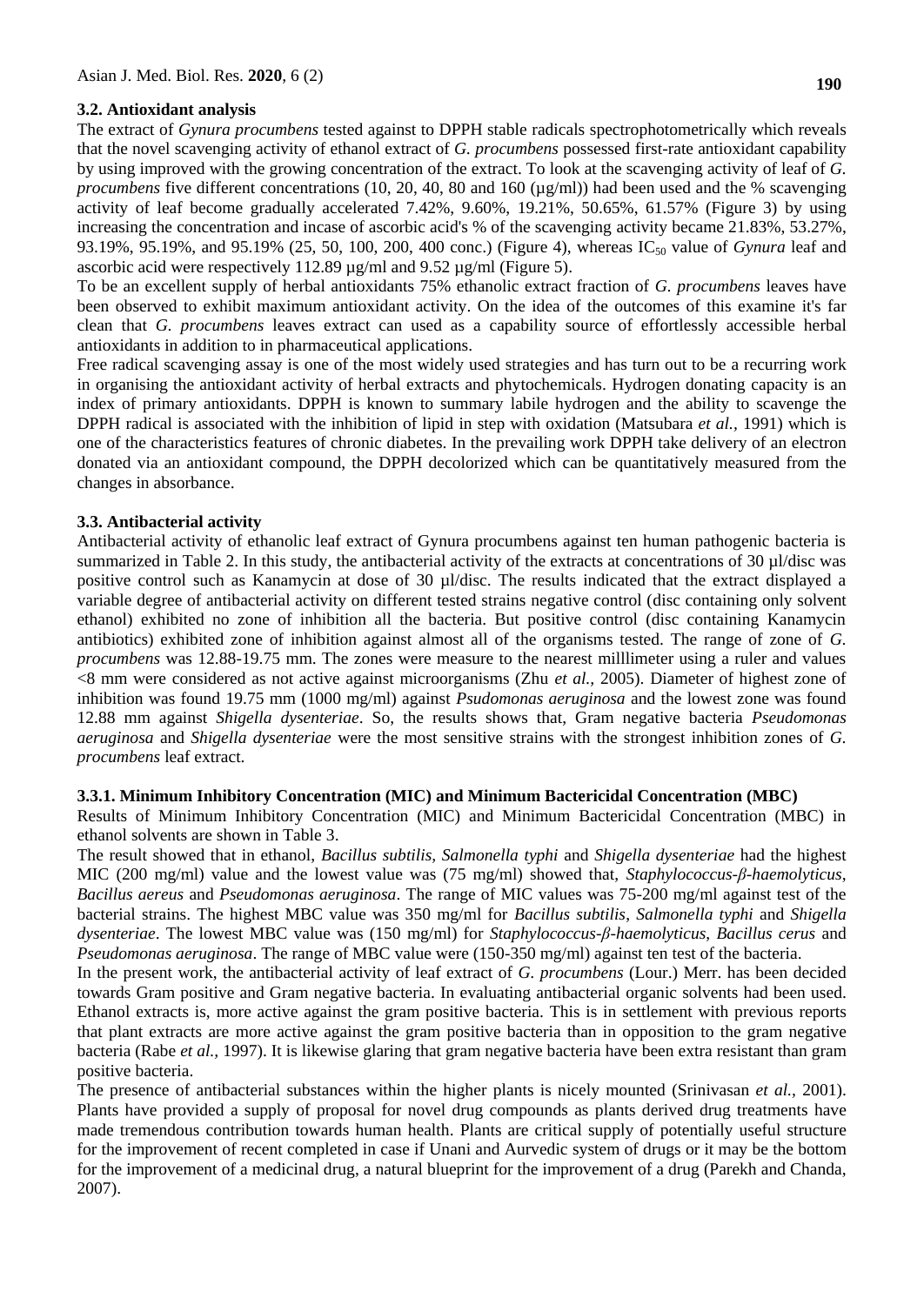Microorganism is the hid enemies to the mankind. They are small however caused a completely profound harm in human body. To remedy the drawbacks of chemical disinfectants the agent that have the ability to kill the microbes or arrest the multiplication are called the antibacterial capsules of which a few are located or established and some are hidden in vital raw materials for drug production. They may constitute a precious natural asset of country and make contributions an excellent deal to its health care device.

It is anticipated that about one quarter or prescribe drugs incorporate plant extract or active ingredients received from or modelled of plant substances (Tripathi and Tripathi, 2003).

Hence there's a dire need to observe the antimicrobial properties of herbs, so one can be helpful in the helped in identifying the active principle accountable for such activities and inside the growing tablets for the therapeutic use in human beings.

In the present investigation, the crude extracts of *G. procumbens* has been decided antibacterial activities in opposition to the sensitivity of ten pathogenic bacteria five Gram positive bacteria and five Gram negative bacteria and as compared to that of antibacterial antibiotic kanamycin. The ethanol extracts of *G. procumbens* was more powerful against gram positive and gram negative bacteria. The range of zone of ethanol leaf extract of *G. procumbens* was (12.88-19.75 mm) and diameter of maximum zone of inhibition was observed 19.75 mm (1000 mg/ml) against *Pseudomonas aeruginosa* and lowest zone of inhibition was found 8.86 mm against *Shigella dysinteriae*. Negative control (disc containing only solvent ethanol) reveals no zone of inhibition towards the complete examined organisms. But positive control exhibits zone of inhibition against to almost all the examined organisms and the range of zone were. So, the end result suggests that gram positive bacteria *Bacillus cereus* and gram negative bacteria *Pseudomonas aeruginosa* have been maximum touchy strains with most powerful inhibition zones of leaf extract of *G. procumbens*. Showed the lowest MIC value (75) against *Staphylococcus-β-haemolyticus*, *Bacillus cereus* and *Pseudomonas aerginosa* wherein MBC value (150 mg/ml) was against *Staphylococcus-β-haemolyticus*, *Bacillus cereus* and *Pseudomonas aeruginosa*.

However, the results advise that *G. procumbens* incorporate active components which qualify them for medicinal use. Ethanol leaf extract of *G. procumbens* is more effective antibacterial activity because of their highest zone of inhibition. The presence of phyto compounds in the extract such as phenols, tannins, alkaloids, glycosides, terpenoids, saponins and flavonoids as important constituents may be answerable for the antibacterial activities.

So the present look at scientifically validates using plant in conventional medication and it contributes to the improvement of standardized parameters of herbal drugs.

| Sl. No.        | Phytochemicals | <b>Interference</b> |
|----------------|----------------|---------------------|
| $\mathbf{1}$   | Alkaloids      | $^{+}$              |
| $\overline{2}$ | Tri-terpene    | $^{+}$              |
| $\mathfrak{Z}$ | Phenol         | $^{+}$              |
| $\overline{4}$ | Saponin        | $+++$               |
| 5              | Tannin         | $+++$               |
| 6              | Flavonoids     | $+++$               |
| $\tau$         | Glycoside      | $^{+}$              |
| 8              | Steroids       | $^{+}$              |

| Table 1. Phytochemical screening of leaf extract of Gynura procumbens. |  |
|------------------------------------------------------------------------|--|
|                                                                        |  |

'+' present, '++' fairly present, '+++' hugely present and '-' absent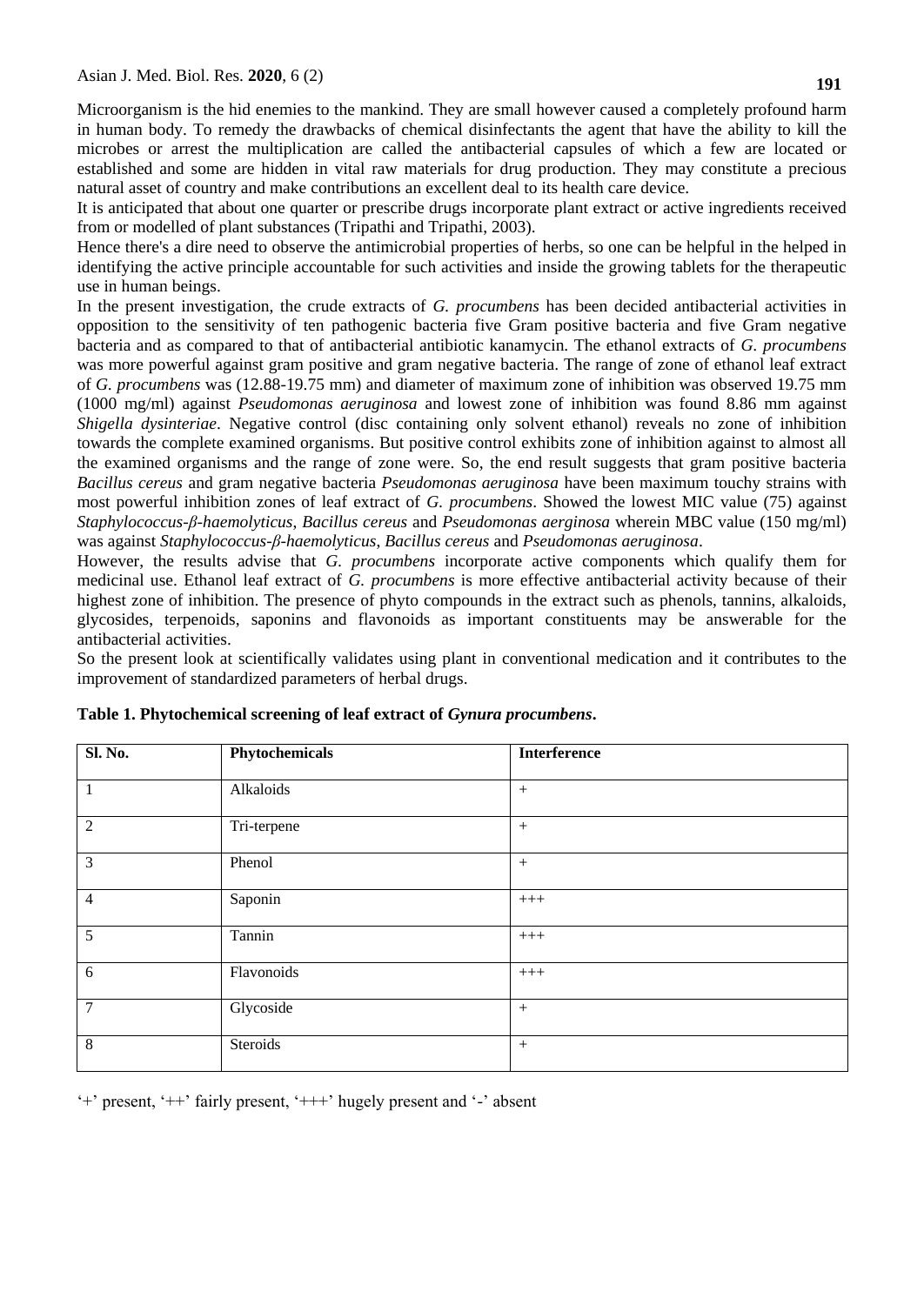$G^+$ (ve)

 $G^-$ (ve)

| pathogenic bacteria.     |                   |                         |                 |                  |                  |                  |                 |
|--------------------------|-------------------|-------------------------|-----------------|------------------|------------------|------------------|-----------------|
| <b>Bacterial species</b> |                   | Zone of inhibition (mm) |                 |                  |                  |                  |                 |
|                          |                   | 400                     | $600$ mg/ml     | $800$ mg/ml      | $1000$ mg/ml     | <b>Positive</b>  | <b>Negative</b> |
|                          |                   | me/ml                   |                 |                  |                  | control          | control         |
|                          | Bacillus subtilis |                         | $9.50 \pm 0.19$ | $14.30 \pm 0.41$ | $16.75 \pm 0.53$ | $17.30 \pm 0.43$ | -               |

*Sarcinalutea* 10.31 <u>10.31 + 0.33</u> 13.85 + 0.23 16.15 + 0.15 20.25 + 0.21 *streptococcus-β-haemolytica* 0 10.23±0.23 11.52±0.31 13.95±0.25 16.88±0.51<br> *Staphylococcus aureus* 0 9.68 +0.28 13.25+0.21 15.25+0.30 18.51+0.32 *Staphylococcus aureus* 0 9.68 0.28 13.25 0.21 15.25 0.30 18.51 0.32 - *Bacillus cereus* 0 11.28 + 0.38 14.51 + 0.28 15.95 + 0.21 19.12 + 0.18 -

*Klebsiellapneumoniae* 0 9.25±0.51 11.58±0.21 15.88±0.23 18.88±0.23 *Salmonelatyphi* 10.88 0.31 12.55 0.22 16.88 0.38 20.21 0.43 -*Pseudomonas aeruginosa*  $\begin{array}{|l|l|l|}\n\hline\n0 & 12.88 \pm 0.24 & 16.25 \pm 0.18 & 19.75 \pm 0.24 & 24.21 \pm 0.71\n\end{array}$ *Escherichia coli* 0 9.75 ± 0.34 11.25 ± 0.29 16.38 ± 0.38 20.25 ± 0.68 *Shigelladysenteriae* 0 8.86 0.79 10.53 0.19 14.50 0.17 16.79 0.61 -

**Table 2. Antibacterial activity of ethanolic leaf extract of** *Gynura procumbens* **against ten human** 

*Data are represented as mean*  $\pm$  *SD of triplicate experiments (-) = No inhibition, (+) = No. Zone* 

**Table 3. Minimum Inhibitory Concentration (MIC) and Minimum Bactericidal Concentration (MBC) for the ethanol leaf extract of** *G. procumbens***.**

| Name of the bacteria               | $MIC$ (mg/ml) | $MBC$ (mg/ml) |
|------------------------------------|---------------|---------------|
| <b>Gram positive</b>               |               |               |
| Bacillus subtilis                  | 200           | 350           |
| Sarcina lutea                      | 150           | 250           |
| $Streptococcus-\beta-haemolyticus$ | 75            | 150           |
| Staphylococcus aureus              | 150           | 250           |
| <b>Bacillus cereus</b>             | 75            | 150           |
| <b>Gram negative</b>               |               |               |
| Klebsiella pneumoniae              | 150           | 250           |
| Sallmonella typhi                  | 200           | 350           |
| Pseudomonas aeruginosa             | 75            | 150           |
| Escherichia coli                   | 150           | <b>200</b>    |
| Shigella dysenteria                | 200           | 350           |



**Figure 1. Primary constituents of leaf extract of** *Gynura procumbens***.**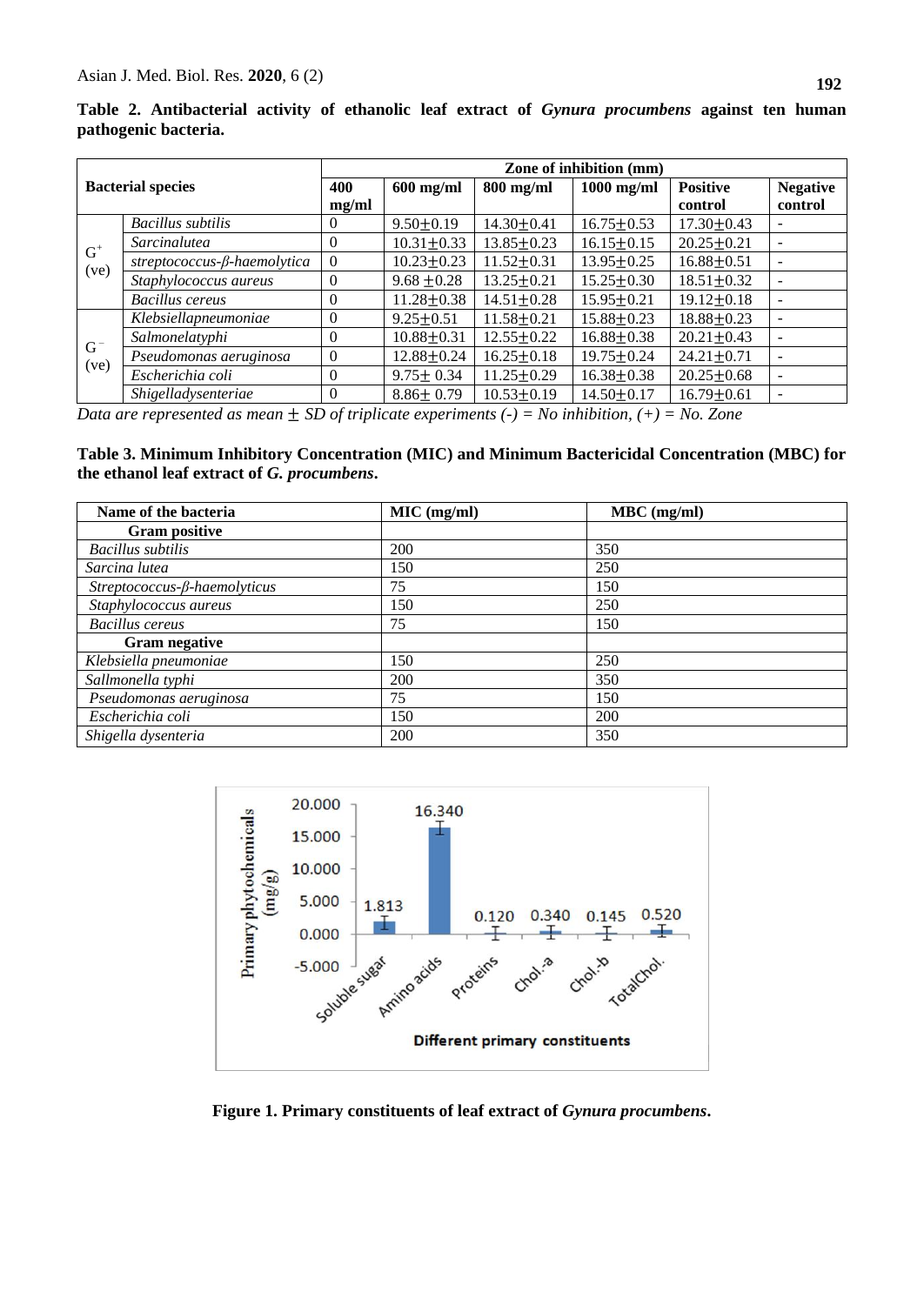

Figure 2. Secondary constituents of leaf extract of *Gynura procumbens*.



**Figure 3. Scavenging activity percentage of** *Gynura procumbens* **leaf extract in different concentration.**



**Figure 4. Scavenging activity percentage of vitamin-C in different concentration.**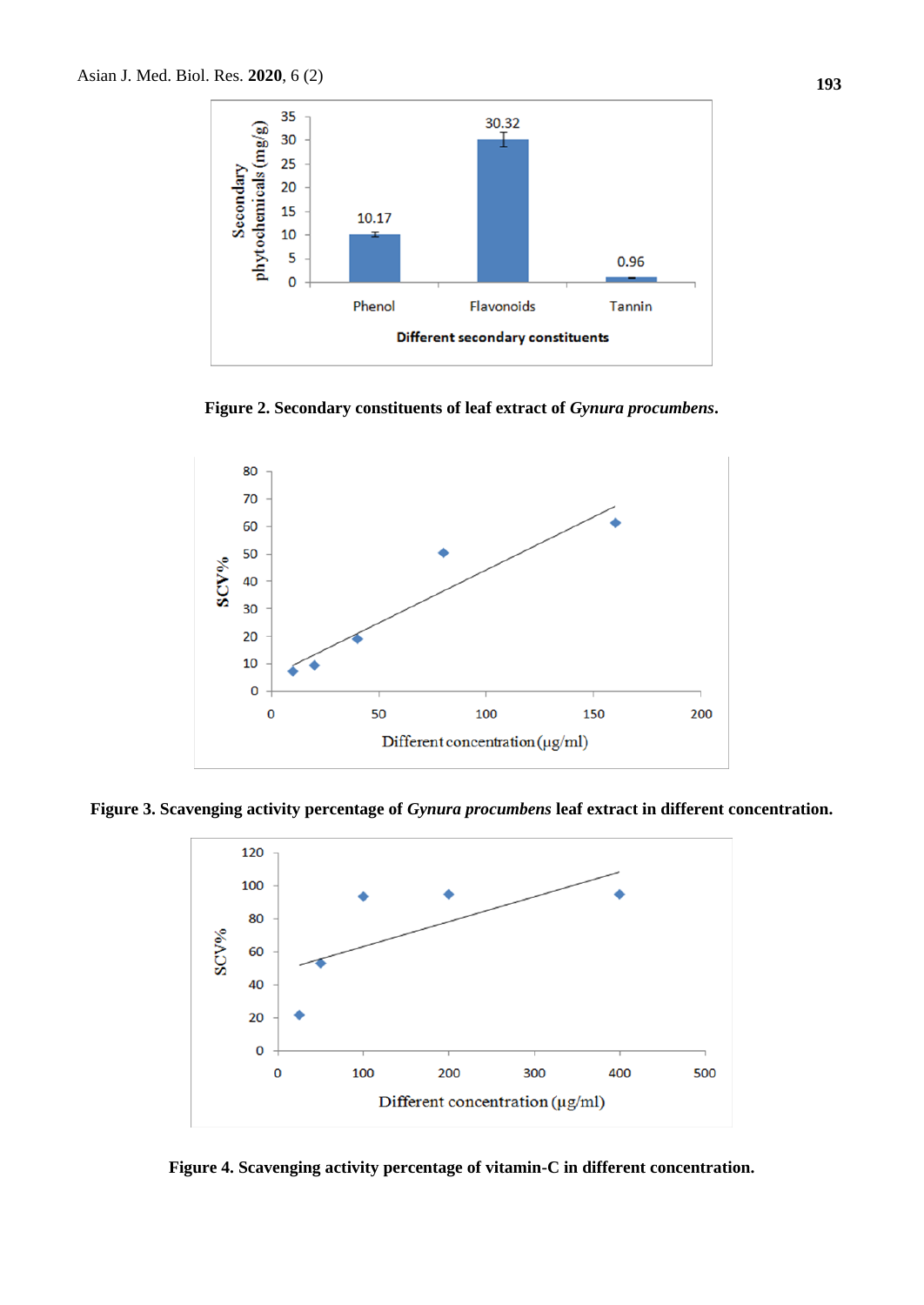

**Figure 5. Comparative IC50 value of vitamin-C and** *Gynura procumbens***.**

#### **4. Conclusions**

On the basis of the prevailing investigation it is encouraged that the *G. procumbens* leaf bioactive components are applicable as antioxidative food dietary supplements and may use towards pathogenic microorganisms. This study can also generate and use scientific information in policy formulation and execution.

#### **Acknowledgements**

The authors specific their deepest feel of appreciation and heartfelt thanks to the Director, CSTDS, Channai, India for providing fellowship. The authors also thankful to Head of host institute of the Department of Botany, University of Kalyani, WB, India.

#### **Conflict of interest**

None to declare.

#### **References**

- Adedapo AA, FO Jimoh, AJ Afolayan and PJ Masika, 2009. Antioxidant Properties of the Methanol Extracts of the Leaves and Stems of Celtis africana. Rec. Nat. Prod., 3: 23-31.
- Arnon DI, 1949. Copper enzymes in isolated chloroplasts, polyphenoxidase in beta vulgaris. Plant Physiol., 24: 1-15.
- Baron EJ, 2001. Rapid identification of bacteria and yeast: summary of a National Committee for Clinical Laboratory Standards proposed guideline. Clin. Infect. Dis., 33: 220-225.
- Bayer AW, WMM Kibry, JC Sherris and M Turck, 1966. Antibiotic susceptibility testing by a standardized single disc method. Am. J. Clin. Pathol., 45: 493-496.
- Chow PS and SM Landhausser, 2004. A method for routine measurements of total sugar and starch content in woody plant tissues. Tree. physiol., 24: 1129-1136.
- Cromwell BT, 1955. The alkaloids. In Modern Methods of Plant Analysis/Moderne Methoden der Pflanzenanalyse. Springer. Berlin. Heidelberg, pp. 367-516.
- Fagbemi TN, AA Oshodi and KO Ipinmoroti, 2005. Processing effects on some antinutritional factors and in vitro multienzyme protein digestibility (IVPD) of three tropical seeds: breadnut (*Artocarpus altilis*), cashewnut (*Anacardium occidentale*) and fluted pumpkin (*Telfairia occidentalis*). Pak. J. Nutr., 4: 250-256.
- Farzaneh V and IS Carvalho, 2015. A review of the health benefits potentials of herbal plant infusions and their mechanism of actions. Ind. Crops. Prod., 65: 247-258.
- Kaewseejan N, V Sutthikhum and S Siriamornpun, 2015. Potential of *Gynura procumbens* leaves as source of flavonoid-enriched fractions with enhanced antioxidant capacity. J. Funct. Foods., 12: 120–128.
- Kam PCA, and S Liew, 2002. Traditional Chinese herbal medicine and anesthesia. Anaesthesia, 57: 1083-1089.